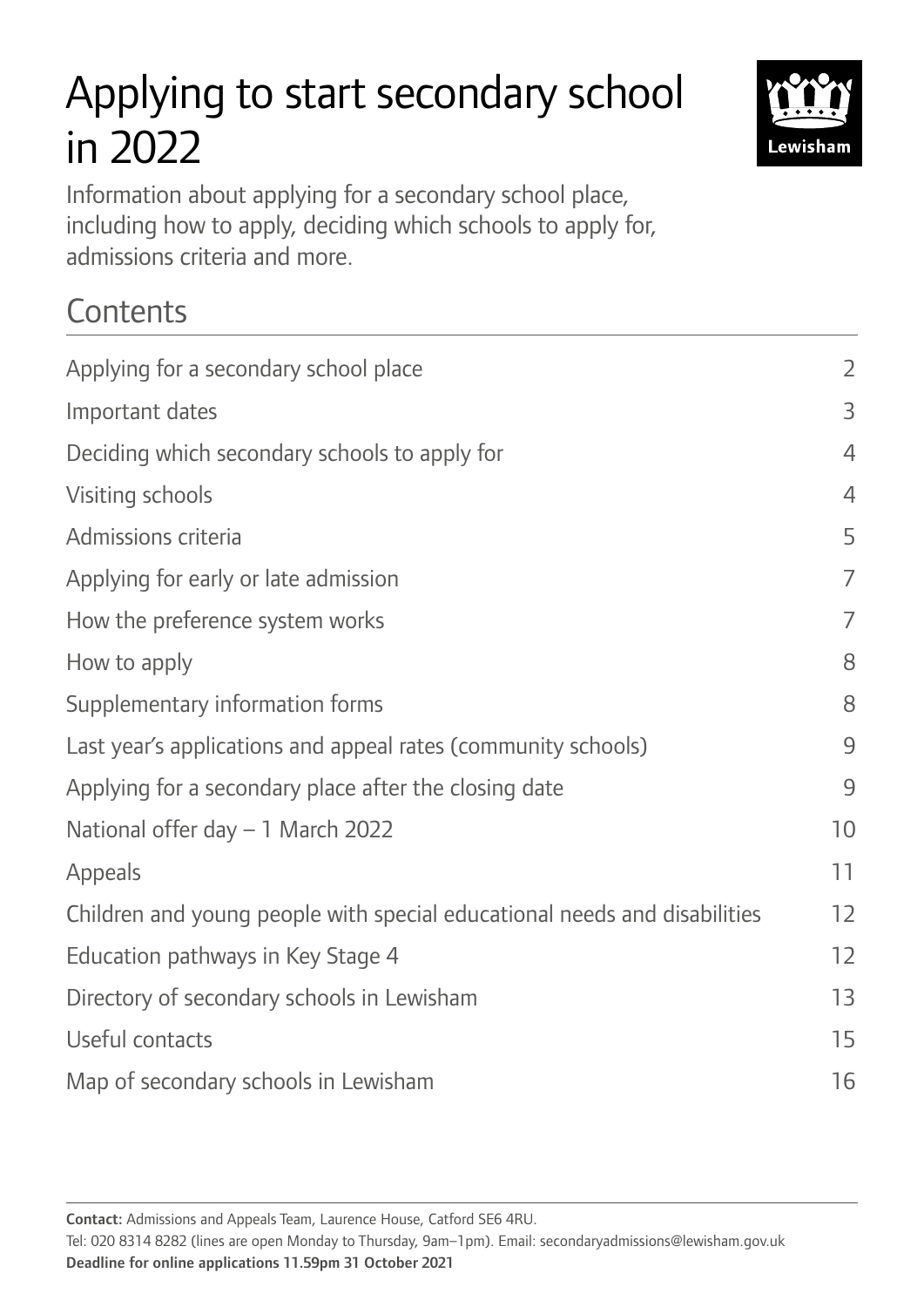This document is designed to help guide parents and carers in the Lewisham borough through the admissions process for transferring to secondary school in September 2022. This information is also available online at [www.lewisham.gov.uk/secondaryadmissions](http://www.lewisham.gov.uk/secondaryadmissions)

If you have any questions about the admissions process, call the Admissions Team on 020 8314 8282 (Monday to Thursday, 9am–1pm) or email [secondaryadmissions@lewisham.gov.uk](mailto:secondaryadmissions%40lewisham.gov.uk?subject=).

Information provided in this document is subject to change by the Government or the Schools Adjudicator. Any amendments will be published at [www.lewisham.gov.uk/admissions](http://www.lewisham.gov.uk/admissions)

## Applying for a secondary school place

This information is for people who live in the Lewisham borough. If your child lives outside the borough, you are welcome to apply for schools in Lewisham but must do so through your local council.

This information relates to community schools only, there are separate application processes for fee-paying (independent) and special needs schools.

#### Secondary school starting age

Children born between 1 September 2010 and 31 August 2011 are due to start secondary school in September 2022 and can participate in the application process.

#### Supplementary information forms

If you are applying under religious or other criteria, you need to complete a supplementary information form (SIF) and return it directly to the school by Sunday 31 October 2021. You can download the form on the school's website.

## Children with an education health care plan (EHCP)

If your child has an education health care plan (EHCP), you need to follow a different admissions process. For more information, contact the Children with Complex Needs Team on 020 3049 1475.

## Applying online

You can apply for admission to secondary school at [www.eadmissions.org.uk](http://www.eadmissions.org.uk).

The benefits of applying online are:

- it only takes a few minutes
- you will get an email confrmation saying your application has been received
- the system helps you by checking for errors
- there is no risk that your application will get lost in the post or arrive late
- you can change your preferences of school up until the closing date
- your details are held securely
- after 5pm on 1 March 2022, you will get an email saying where your child has been offered a place.

Read a step-by-step guide to applying online at <www.lewisham.gov.uk/secondaryadmissions>.

After you submit your application, you will get a reference number that will be similar to this: 209-2020-09-E-002009. If you do not get a number, your application has not been submitted.

The deadline for submitting online applications is 11.59pm on 31 October 2021.

## Useful websites

Read everything you need to know about applying to start secondary school in the Lewisham borough at [www.](http://www.lewisham.gov.uk/secondaryadmissions) [lewisham.gov.uk/secondaryadmissions](http://www.lewisham.gov.uk/secondaryadmissions).

Find out about secondary schools in the borough and which are closest to you at [www.lewisham.gov.uk/](http://www.lewisham.gov.uk/secondaryschools) [secondaryschools](http://www.lewisham.gov.uk/secondaryschools).

Apply online for secondary school places at [www.eadmissions.org.uk](http://www.eadmissions.org.uk).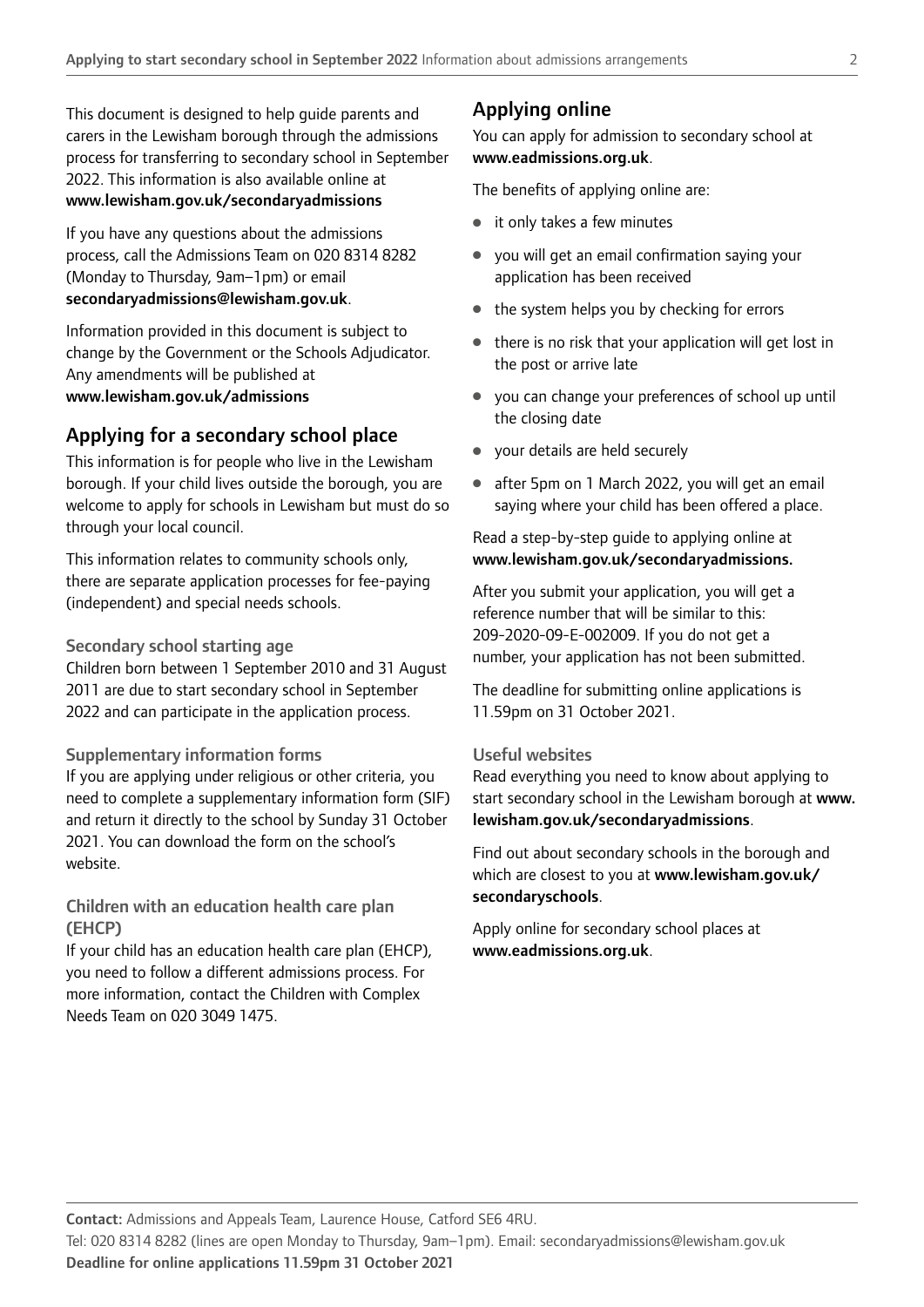## Important dates

Important dates for the admission process for children starting secondary school in September 2022.

Applications

| Schools open for visits                                                                                     | September and October 2021                                                                                |
|-------------------------------------------------------------------------------------------------------------|-----------------------------------------------------------------------------------------------------------|
| Applications open (apply online at www.eadmissions.org.uk)                                                  | Wednesday 1 September 2021                                                                                |
| <b>Closing date for applications</b>                                                                        | Sunrday 31 October 2021 (we recommend you<br>submit your online application by Friday 22<br>October 2021) |
| Closing date for supplementary information forms (if required) $-$<br>return to the school directly         | Sunday 31 October 2021                                                                                    |
| Closing date for 'late for good reason' applications and those who<br>changed address since 31 October 2020 | Wednesday 12 December 2021                                                                                |

#### **Offers**

| <b>Application results</b>                                                                                                                                                                                                     | Tuesday 1 March 2022  |
|--------------------------------------------------------------------------------------------------------------------------------------------------------------------------------------------------------------------------------|-----------------------|
| If you applied online, you will get an email after 5pm.                                                                                                                                                                        |                       |
| If you applied by post, or if you haven't been offered a place at<br>one of your preferred schools, we will send the results by first class<br>post on 1 March 2022. First class post does not quarantee next-day<br>delivery. |                       |
| Deadline for accepting your offer                                                                                                                                                                                              | Tuesday 15 March 2022 |
| If you applied online, you must accept the offer online. If you filled<br>in a paper application, you should return the acceptance slip to us.                                                                                 |                       |

Appeals

| Closing date for lodging an appeal for a community school                        | Monday 28 March 2022 |
|----------------------------------------------------------------------------------|----------------------|
| Admissions authorities of other schools may set the same or a later<br>deadline. |                      |
| <b>Appeal hearings</b>                                                           | June and July 2022   |

If you submit an appeal after 28 March 2022, it may not be heard until the start of the academic year in September 2022.

Contact: Admissions and Appeals Team, Laurence House, Catford SE6 4RU.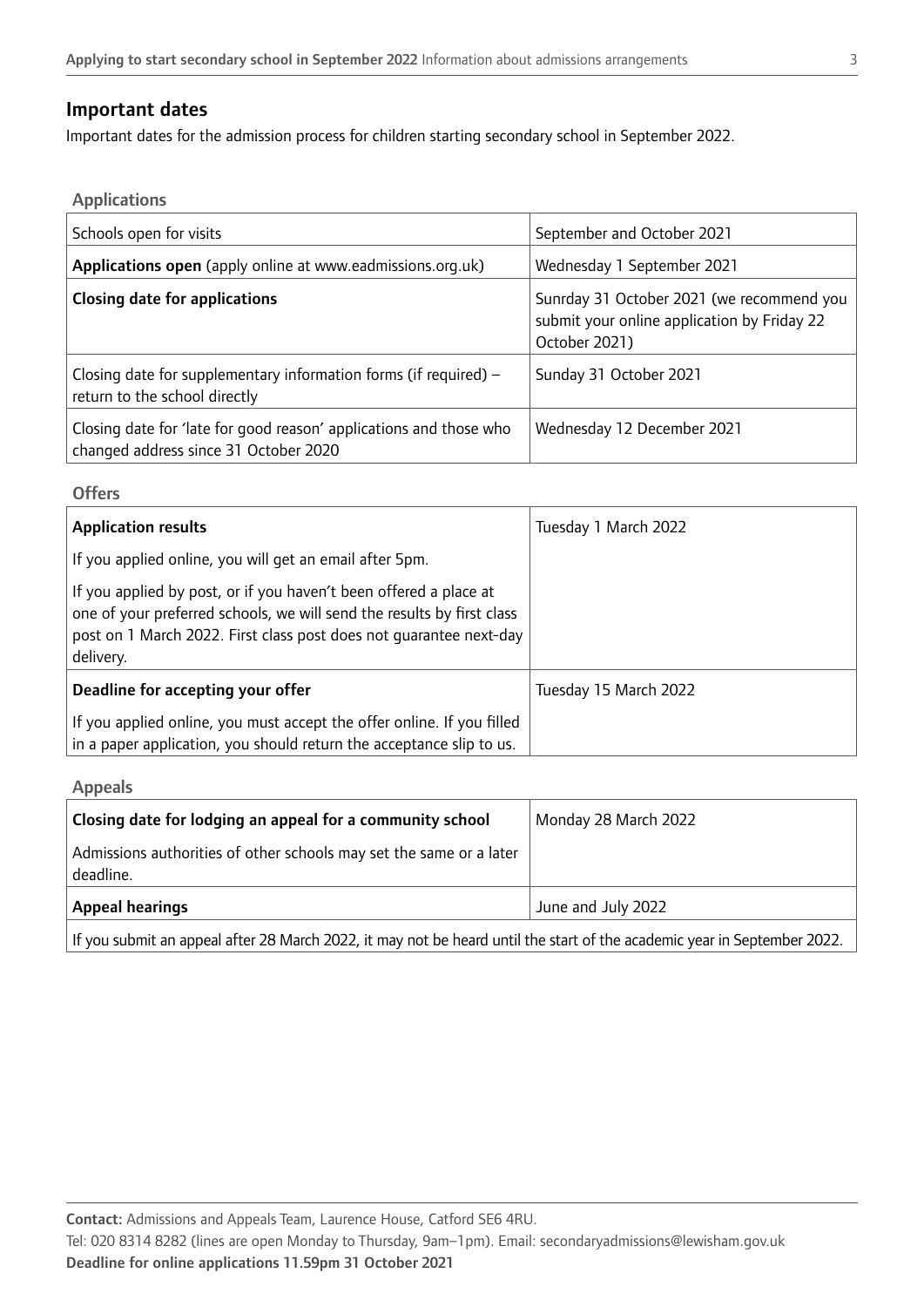## Deciding which secondary schools to apply for

When you apply for a secondary school place for your child, you can list up to six schools on the application. These can be inside or outside the borough of Lewisham.

There are 14 secondary schools in the Lewisham borough. It is a good idea to research a range of schools, including ones closest to your home address, as not every child can be offered their frst preference school.

We expect most schools in the borough will be oversubscribed, so we strongly recommend you look at your nearest schools, including faith or non-faith schools. When you apply, you should use all six preferences for the best chance of getting a place.

To find out more about secondary schools in the borough, and see which are nearest to your home, visit <www.lewisham.gov.uk/secondaryschools>

## Visiting schools

At the time of publication we do not know whether schools will be able to run open days and evenings as usual.

Some schools have set provisional dates, which they will publicise on their website. Please do not attend these dates without checking with the school first that they are still going ahead.

We will publicise any open days and other ways to learn about the schools by email. Please sign up to receive emails by visiting [www.lewisham.gov.uk/](www.lewisham.gov.uk) secondaryschoolsignup

## Admissions criteria

Most secondary schools get more applications than there are places available. If you apply for oversubscribed schools, we use the admissions criteria for the school to decide which children are offered a place. You should read the admissions criteria for the schools you want to apply for, so you know if your child is likely to qualify for a place.

Voluntary-aided schools, foundation schools, free schools and academies have their own criteria for deciding which children to admit. Visit the school's website to read the full admissions policy and annual intake.

Admissions criteria for community schools These admissions criteria are used by:

- Conisborough College
- Deptford Green School
- Forest Hill School
- Sydenham School.

Own Admissions Authority Schools – some of these school may require a supplementary form, please check their website. Addey and Stanhope School Bonus Pastor Catholic College Haberdashers Askes Hatcham College Haberdashers Askes Knights Academy Prendergast Ladywell School Prendergast School Prendergast Vale St Matthew Academy Sedgehill Academy Trinity CE of Lewisham School

## 1. Looked after children

We will offer places to looked-after children, or children who were previously looked after but, immediately after being looked after, became subject to an adoption order, child arrangements or a special guardianship order. A looked-after child is a child who is:

- in the care of a local authority, or
- being provided with accommodation by a local authority.

Confrmation of a child's looked-after status must be supplied by the allocated social worker or foster carer with the application, along with a copy of the adoption order, care order or special guardianship order.

This now includes children who have been in state care outside of England and ceased to be in state care as a result of being adopted.

## 2. Medical or social

In exceptional circumstances, we can admit a child to a school where they would not normally qualify for a place on the grounds of their, or their family's, severe medical or social need.

When you apply, you must include a letter from a hospital consultant, social worker or similar professional, saying why the school is the only one to meet your child's needs. You must submit this evidence along with your application before the closing date.

We will make a decision about admission in consultation with a panel of teaching and medical professionals. The medical professional gives advice about applications made for medical reasons, and teaching professionals advise on applications made for social or special reasons.

Contact: Admissions and Appeals Team, Laurence House, Catford SE6 4RU.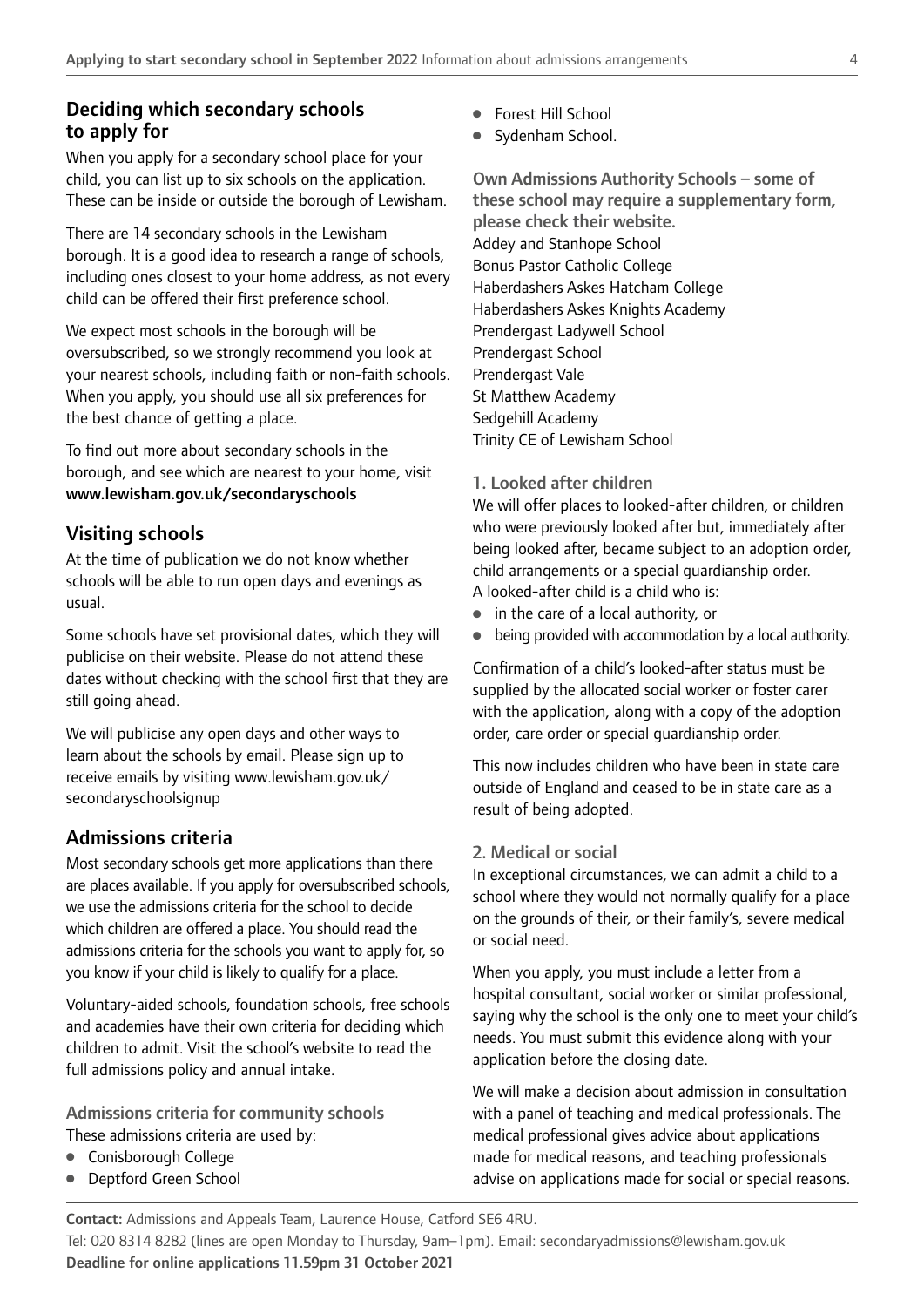## 3. Siblings

## *11–16 schools*

For 11–16 schools, we offer places to children whose older brother or sister attends the school on the closing date for applications, or whose sibling was a former pupil of the school and who transferred to a 16–18 education provider at the end of the previous academic year.

## *11–18 schools*

For 11–18 schools, we offer places to children whose brother or sister attends the school on the closing date for applications and will still be attending the school at the intended date of admission.

## *Who is a sibling*

Siblings must all live at the same address as the child applying. You may need to provide proof of the sibling relationship. Siblings include:

- all blood and adoptive siblings
- half-siblings
- foster siblings of looked-after children
- step-siblings.

If schools are oversubscribed entirely with siblings If schools are oversubscribed entirely with siblings, priority will be given to:

- those with exceptional social and medical need
- those living nearest the school.

#### 4. Distance to school

We offer places to children who live nearest to the school. We measure distances from a central point in the school premises, using digital mapping software of the area, to a point in your permanent home address. If more than one applicant lives in a multi-occupancy building, such as fats, we will give priority to the applicant whose door number is the lowest (numerically or alphabetically).

Twins, triplets and other multiple births If twins, triplets or children from other multiple births qualify for the last school place to be allocated, we will admit all of the qualifying siblings.

#### Children of staff

A small number of secondary schools will give priority to children whose parent is employed at the school. Read

the school's defnition of 'children of staff' to make sure your child qualifes under this criterion, and complete the relevant information on the online application. This policy does not apply to community schools in Lewisham.

#### Crown Servants

Families of UK service personnel, or Crown Servants returning from overseas to live in the Lewisham borough, can apply for a school place for a child who does not live in Lewisham. If you apply under this criterion, you must also submit an official letter from the relevant government department that states the relocation date and/or unit postal address, quartering area address or family home address. You must give us your relocation address so we can allocated places fairly and in accordance with the school's admissions criteria.

You should tell us about any changes to your planned address during the application process. If you can't give us confrmation of your relocation address, we will not be able to process your application. If you do not qualify, do not tick this box on the application form as it may delay your application being processed.

## Applicants from overseas

If you have recently moved to Lewisham from overseas please see [https://lewisham.gov.uk/myservices/](https://lewisham.gov.uk/myservices/education/schools/school-admission/applications-from-overseas)  [education/schools/school-admission/applications](https://lewisham.gov.uk/myservices/education/schools/school-admission/applications-from-overseas)[from-overseas](https://lewisham.gov.uk/myservices/education/schools/school-admission/applications-from-overseas)

#### Tie break

On rare occasions where two or more identical applicants qualify for the last available place, we will draw lots to decide which child is offered the place.

#### Waiting lists

Waiting lists for our community schools include children who have moved to the borough after the application closing date and were therefore unable to apply on time. Waiting lists will be held in criteria order, and children's names may go up, as well as down, a list as new applicants are added.

The admissions process continues until the end of the summer term 2022. If you apply for Year 7 after the end of the summer term 2022, your application will be considered as an in-year application.

Waiting lists will be held for the first term of Year 7 only until the end of December 2022. If you want to apply for a school place after this, you must make an in-year application.

Contact: Admissions and Appeals Team, Laurence House, Catford SE6 4RU.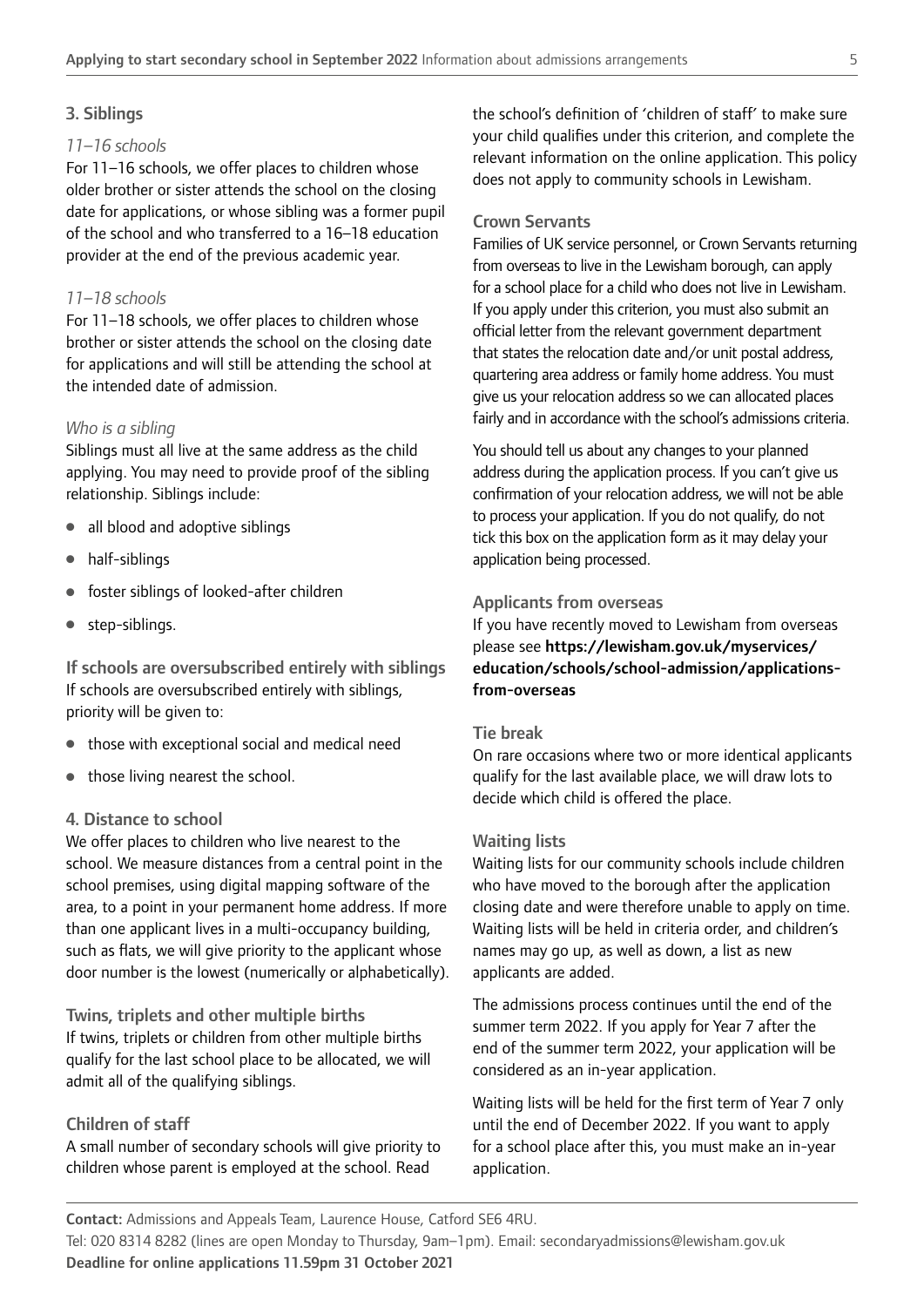Applying for early or late admission What to do if your child needs to apply for secondary school at an older or younger age.

Continuing to be educated out of cohort Due to a change in legislation (for summer born children who started in reception a year later than is usual), parents will now need to apply for a secondary school place when the child is in year 5 rather than year 6.

See guidance below on page 8 onwards.

[https://assets.publishing.service.gov.uk/government/](https://assets.publishing.service.gov.uk/government/uploads/system/uploads/attachment_data/file/921255/Guidance_for_parents_September_2020.pdf) [uploads/system/uploads/attachment\\_data/fle](https://assets.publishing.service.gov.uk/government/uploads/system/uploads/attachment_data/file/921255/Guidance_for_parents_September_2020.pdf)  [/921255/Guidance\\_for\\_parents\\_September\\_2020.pdf](https://assets.publishing.service.gov.uk/government/uploads/system/uploads/attachment_data/file/921255/Guidance_for_parents_September_2020.pdf)

This means that for a child who has been educated out of their natural year group, you will need to request that your child continues to be educated 'out of cohort'.

The request should include information detailing why a delayed admission is in your child's best interests. We will decide whether or not to agree to your request for delayed admission to Lewisham community schools.

 For faith schools, free schools, foundation schools and academies and schools outside the borough, the decision is taken by the governing body for the schools and you must therefore contact them direct.

You must consider the implications of a delayed transfer. Headteachers of secondary schools are not required to continue to keep your child out of year group. This means they may later decide to educate your child in the correct year.

To request continuing to be educated out of cohort please use link below to request a delayed start to secondary school and a late application to start secondary school in September 2023.

For many children, it will be right for them to remain with their adopted year group but it is possible that others may be better off joining their normal year group.

## Early admission

In very exceptional circumstances you can request early admission for your child outside of their normal age group. This applies to children born after 31 August 2011.

The child's primary headteacher and an educational psychologist can support your application. They can provide evidence that your child is:

- academically outstanding
- sufficiently physically and emotionally mature to cope with the demands of secondary school.

The admissions authority for the school will use this information to decide if they agree to your request.

If they allow your child to apply early, you need to agree that your child will transfer to secondary school in September 2022. This is regardless of the outcome of your application and you will not qualify to take part in the planned admissions scheme the following year.

#### Late admission

In very exceptional circumstances you can request a delayed admission for your child (those born before 1 September 2011).

The child's primary headteacher and an educational psychologist can support the application. They can confrm that your child:

- your child has a learning delay or difficulty
- your child's social maturity is well below that of their peers.

The admissions authority for the school will use this information to decide if they agree to your request.

If they allow your child to apply late, you need to agree that your child will transfer to secondary school with the later year group. This is regardless of the outcome of your application and if you have not participated in the transfer scheme the year before.

Please use link below to complete the form to request being educated out of cohort for September 2023.

The implications of applying early or late You must consider the implications of an early or delayed transfer. Even if a secondary school headteacher agrees to your child transferring early or late, they can make the decision to educate your child in the correct cohort. This means, if you apply late, your child could miss a year at secondary school and go into Year 8.

If an admission authority school does not agree for your child to be educated outside of their normal national curriculum year group there is no right of appeal.

Contact: Admissions and Appeals Team, Laurence House, Catford SE6 4RU.

Tel: 020 8314 8282 (lines are open Monday to Thursday, 9am–1pm). Email: [secondaryadmissions@lewisham.gov.uk](mailto:secondaryadmissions%40lewisham.gov.uk?subject=) Deadline for online applications 11.59pm 31 October 2021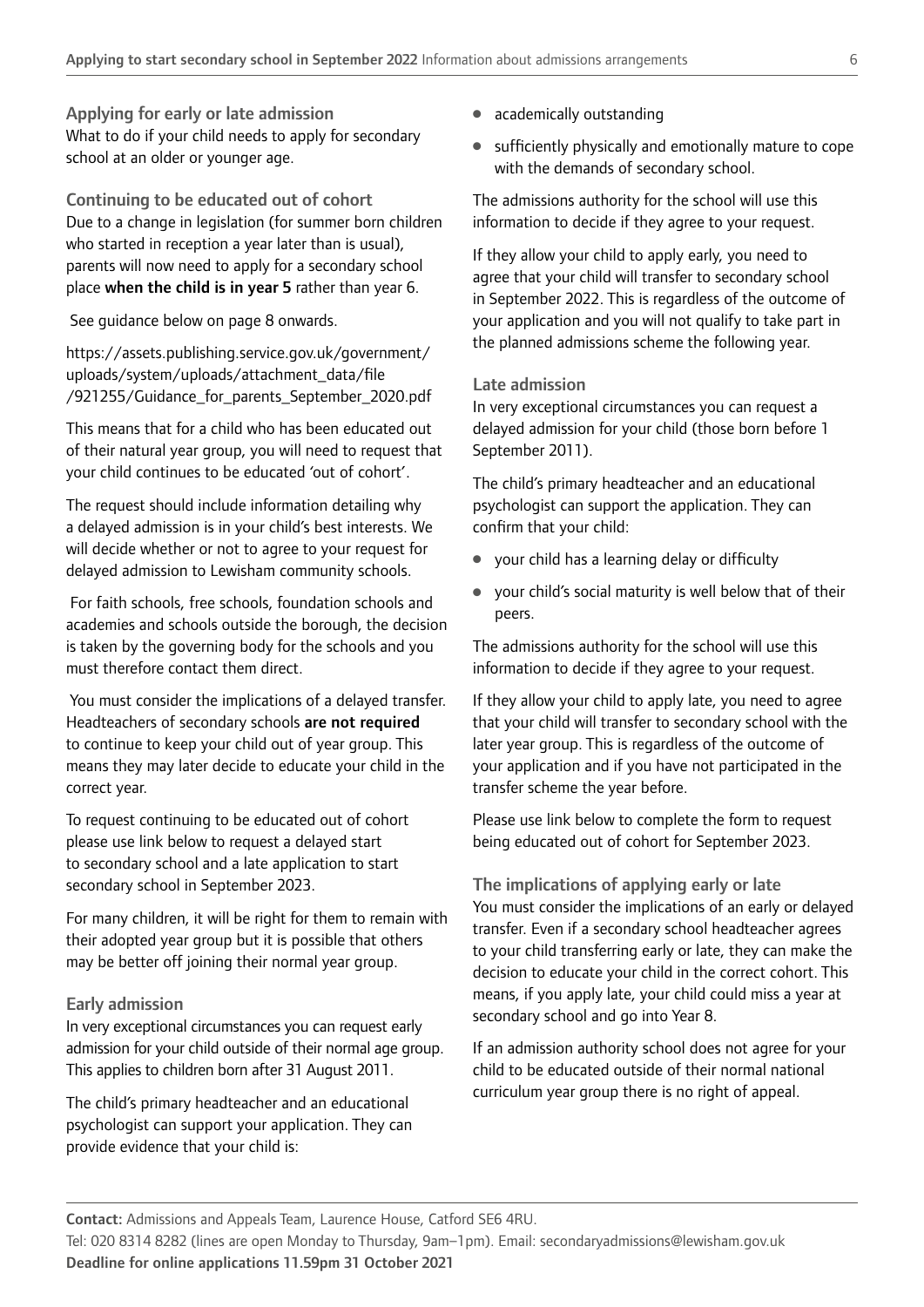#### The preference system

When you apply for secondary school places, you can list up to six schools on your application. You need to list the schools in preference order.

Your chance of being offered a school you have applied for will not increase if you apply for fewer schools. It is very important to list the schools in the order you would prefer your child to go to. We will use your preferences to allocate school places.

## *How preferences work*

You are offered one school place on national offer day. If your child qualifes for a place at more than one school on your list, we will offer you a place at the school that comes highest on your list of preferences.

If we can't offer you a place at one of the schools you applied for, we will offer you a place at the school closest to your home where there is a vacancy.

## *Examples of the preference system*

Child A has applied for six schools. While the child does not qualify for a place at the frst or second preference school they do qualify for a place at their third preference school. We offer the third preference school to the child on national offer day. The fourth, ffth and sixth preference schools are 'settled' as they were ranked lower on the list. The child stays on the waiting list of their first and second preference schools and they will get the right of appeal.

Child B has applied for six schools. The schools are oversubscribed and the child does not qualify for a place at any of them. We tell the parent the outcome and about their right to appeal. We offer a place at a school in Lewisham where there is a vacancy as an alternative.

Child C has applied for six schools and can be offered a place at their frst preference school on national offer day. All of the other schools named on the list are 'settled'. The child has an older brother at their third preference school and, after national offer day, the parent wants the child to go to that school instead. Because the parent has gone through the admissions process and secured a place at a higher preference school, they can't submit a further application or change the order of their applications until the start of school. The parent will need to complete an in-year application if they still want their child to move school.

Child D has applied for six schools, all outside the borough, and does not qualify for a place at any of them. We offer the parent a place at a school where there is

a vacancy and tell them about their right to appeal. However, the parent wants their child to go to a school close to their home, which they hadn't applied for. That school is oversubscribed and has not been able to offer all applicants a place. This means child D can't apply for a place at the school close to their home until the start of school. The parent will need to complete an in-year application if they still want their child to move school.

## How to apply

You need to apply for a secondary school place online at <www.eadmissions.org.uk>. You can find a step-by-step guide to making an online application at <www.lewisham.gov.uk/secondaryadmissions>. There is also an an eAdmissions tutorial and FAQ on the eAdmissions website.

When you start your application, the system will identify your home local authority from your postcode and your application will be sent electronically to us when you submit.

Before you submit your application, make sure all of the information is correct, including your home address and contact details. You should read the declaration carefully.

## **The deadline for applications is 11.59pm on 31 October 2021.**

Proof of address and parental responsibility You must apply using your child's full and formal name as stated on their birth certificate. Do not shorten your child's name or use nicknames.

You must apply using your child's permanent home address. This must not be the address of a relative, carer, childminder or business.

Only an adult who has parental responsibility and permenantly lives with the child can apply.

## Applications from residents living in new developments

If your address is not recognised by the eAdmissions website, or you live in a new development, you should call us on 020 8314 8282 or email [secondaryadmissions@lewisham.gov.uk](mailto:secondaryadmissions%40lewisham.gov.uk?subject=).

## Who needs to provide proof of address or parental responsibility

If your address hasn't changed since your child registered for primary school, you do not need to provide proof of address when you apply. However, in some cases we will write to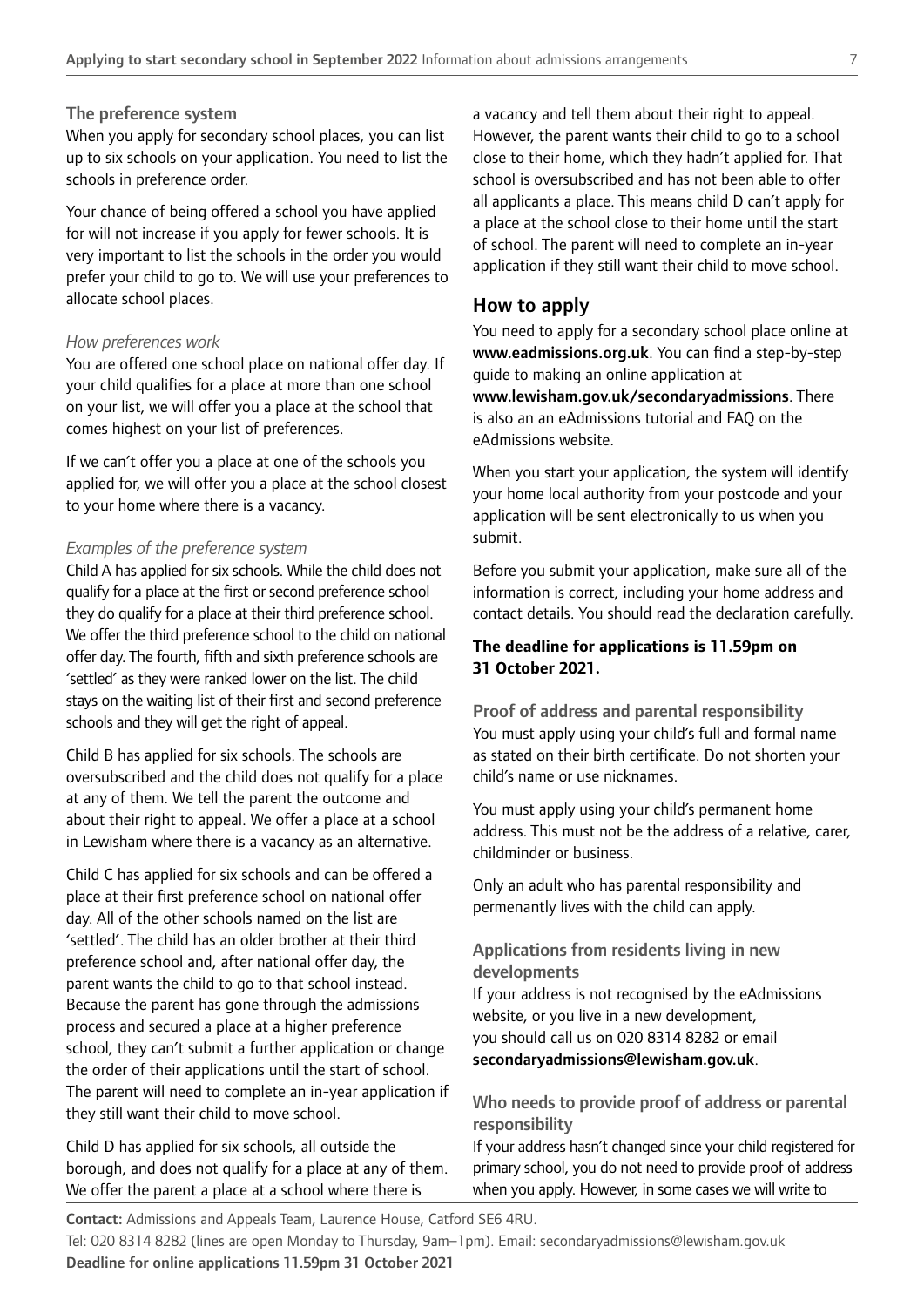you when we receive your application to ask you to give us proof of your permanent address and/or proof of parental responsibility. If don't provide these when we ask, we will not consider your application.

## Shared parental responsibility

You can only submit one application for a child. If a child has parents who share parental responsibility and the child spends equal time with each of them, the parents need to decide which of them will make an application for the child. If both parents submit an application and can't agree whose application is valid, we will cancel the application until we can establish where the child is formally registered or until a court issues an order.

Stepparents, grandparents or other relatives do not have automatic right to claim parental responsibility. This should be acquired through a legal agreement or court order. For further information, visit [www.gov.uk/parental-rights](http://www.gov.uk/parental-rights-responsibilities)[responsibilities](http://www.gov.uk/parental-rights-responsibilities).

## Fraudulent applications

If the application is not made by the person who has parental responsibility for the child, or comes from an address where the child doesn't permanently live, the application will be considered fraudulent. We will withdraw fraudulent applications and any associated offers.

## Supplementary information forms for secondary schools

When you apply for some secondary schools, including faith schools, you need to submit an extra form called a supplementary information form (SIF).

You can get a supplementary information form from the school directly, and you should return it to the school by 31 October 2021.

For September 2022 admission, these schools need a completed supplementary information form:

- Bonus Pastor Catholic College (faith)
- Haberdashers' Aske's Hatcham College (music applicants)
- Haberdashers' Aske's Knights Academy (sports applicants)
- Prendergast School (music applicants)
- St Matthew Academy (faith)
- Trinity Lewisham Church of England School (faith)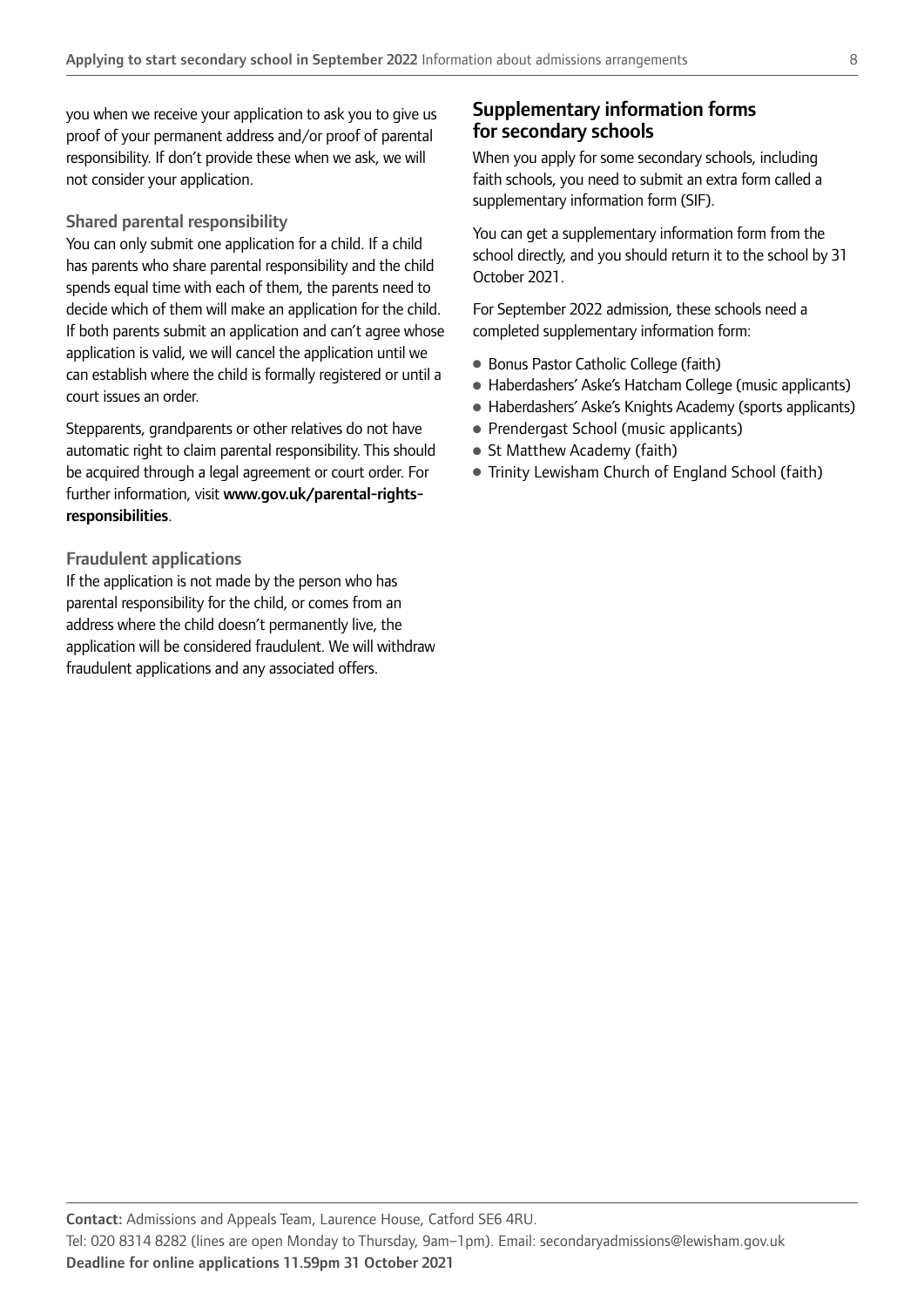## Last year's application and appeal rates

The table shows how we allocated places to community secondary schools on 1 March 2021 under the admissions criteria. Application numbers for admission in September 2022 are likely to be different. To see the number of applications for academies, voluntary-aided and foundation schools, you need to check with the schools.

All distances were measured in metres using a straight line from a point in the applicant's home to a point in the school premises using the ordinance survey.

For precise home-to-school measurements for schools in other boroughs, contact that borough's council directly.

|                       |                                |                                            | Number of places offered under each Criterion |                                                                      |                                                                         |                                                                                                               |                                                            | <b>Appeals</b>                                            |                                             |
|-----------------------|--------------------------------|--------------------------------------------|-----------------------------------------------|----------------------------------------------------------------------|-------------------------------------------------------------------------|---------------------------------------------------------------------------------------------------------------|------------------------------------------------------------|-----------------------------------------------------------|---------------------------------------------|
| Name of school        | Published<br><b>Admissions</b> | applications<br><b>lota</b><br>number<br>ዹ | Looked-after<br>children                      | <b>Social</b><br>Exceptional<br>reasons<br>medical<br>$\overline{a}$ | <b>Sibling</b><br>$\overline{a}$<br>$\Rightarrow$<br>ወ<br><b>school</b> | school distance (metres)<br>offered<br>Distance<br>under home to<br>$\overline{\mathcal{C}}$<br>last<br>place | health care plan (EHCP)<br>Children with<br>Ξ<br>education | the summer of 2020<br>Number of<br>speeals<br>heard<br>Ξ. | summer of 2020<br>Successful appeals in the |
| Conisborough College  | 180                            | 384                                        | N/A                                           | N/A                                                                  | 57                                                                      | Applicants all offered<br>a place                                                                             | 9 EHCP<br>7 RB                                             | N/A                                                       | N/A                                         |
| Deptford Green School | 180                            | 435                                        | N/A                                           | N/A                                                                  | 49                                                                      | Applicants all offered<br>a place                                                                             | 6 EHCP<br>7 RB                                             | N/A                                                       | N/A                                         |
| Forest Hill School    | 240                            | 378                                        | N/A                                           | N/A                                                                  | 25                                                                      | Applicants all offered<br>a place                                                                             | 3                                                          | N/A                                                       | N/A                                         |
| Sydenham School       | 240                            | 690                                        | 3                                             | N/A                                                                  | 40                                                                      | 2158.26                                                                                                       | 3                                                          | 6                                                         | 0                                           |

For 2021-22 admissions, all distances were measured in metres using a straight line to a point in the school premises as determined by the Ordinance Survey.

For precise home to school measurements for schools in other boroughs please contact the Local Authority for that borough direct.

## Applying for a secondary school place after the closing date, 31 October 2021

## If you miss the closing date

You should call us if you miss the closing date for applying (31 October 2021). You can tell us your reasons and we will discuss how we might be able to help with your application.

## If you move before 9 December 2021

If you submitted your application on time and you move home before 12 December 2020, you should contact us. If you move outside the borough, you need to apply to your new council.

## If you move between 9 December 2021 and 1 March 2022

If you move home after 9 December 2021, your application will still be based on your original home address. We will honour any school place we offer you. If you accept the place you need to make sure your child attends school regularly and on time.

If you change your address between 2 March 2021 and the start of term in September 2022 If you move home after you have accepted an offer, we will honour the place. You must make sure the journey to school is reasonable and that your child always arrives at school and is picked up on time.

Tel: 020 8314 8282 (lines are open Monday to Thursday, 9am–1pm). Email: [secondaryadmissions@lewisham.gov.uk](mailto:secondaryadmissions%40lewisham.gov.uk?subject=) Deadline for online applications 11.59pm 31 October 2021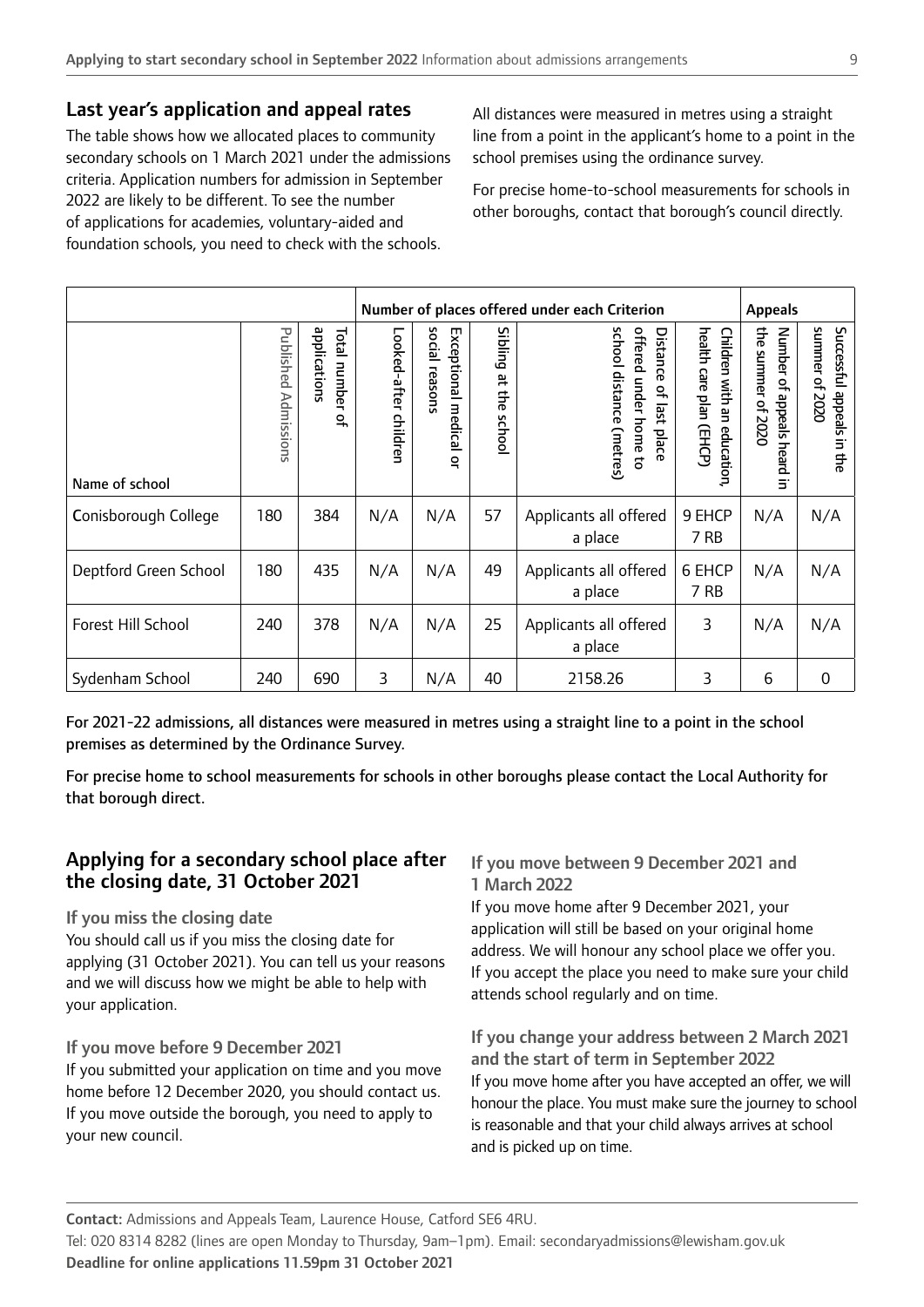If you don't need a school place in Lewisham any more, you should let us know in writing. You need to explain why you don't need the place, including the full name and address of the school your child will attend, so we can close the application and offer the place to another child.

## Offers of secondary school places

## When you will get your offer

#### *Online applications*

If you applied on time using the online system for admission in 2022, you will get an email after 5pm on 1 March 2022 telling you where your child has been offered a secondary school place.

## *Paper applications*

If you applied using a paper application, we will send your result by first class post on 1 March 2022. This may take a couple of days to arrive.

## How to accept your place

If you applied online, you need to accept the place online at [www.eadmissions.org](http://www.eadmissions.org).

If parents have received their frst preference offer we will assume they are accepting the place. Only those who receive preference offer 2-6 need to log back in to accept the place.

If you completed a paper application, you should return your completed acceptance form to School Admissions and Appeals Team, Laurence House, 1 Catford Road, SE6 4RU. You must accept your place by 15 March 2022.

## Declining a school place

If you made your application on line, please log back into the eadmissions website [www.eadmissions.org.uk](http://www.eadmissions.org.uk) to decline the place offered. If you made a paper application please send an email to [secondaryadmissions@ lewisham.gov.uk](mailto:secondaryadmissions%40%20lewisham.gov.uk?subject=).

If you have been offered a place at a school you did NOT apply for.

If your child does not qualify for a place at one of the schools you applied for, we will offer a different school. This could be a faith school, a non-faith school or a school outside your family's neighbourhood.

There is no limit on how far away the school might be, but we try to offer a place within three miles of your child's family home.

We encourage you to accept the school offered.

#### *Visit the school*

Before you decide if you will accept this offer, you should thoroughly research the school and speak to the headteacher about the education and opportunities available there.

Headteachers will be happy to show you their school (this may be a virtual visit) and assure you that your child can aspire and progress there. If you accept the offer, you child will still stay on any waiting lists for schools where you were not successful.

If you have been offered a place but still want to be considered for a higher preference school We recommend that you accept the school place you have been offered. Your child's name will automatically be placed on the waiting list for all higher preference schools than the school offered.

Waiting lists will move between 1 March 2022 and the start of the school term in September 2022, so there is still an opportunity for your child to be offered a higher preference school.

#### Waiting lists

Waiting lists will be kept for the frst term (autumn) to December 2022. If you would like to apply for a Year 7 class place after that, you need to make an in-year application.

You will automatically be added to the waiting list for any schools that are higher on your preference list than the school we offered you. If your preferences include schools outside the borough, we will tell those councils to add your child's name to the waiting list.

Our community schools use their list until the end of the frst term of the new school year (end of December 2022). If a place becomes available, the admissions criteria will be used to decide which child is offered the place.

If you are on a waiting list for a school and you decide you are happy with the school you have already been offered, please tell us so we can offer the place to other children.

Admissions continue until the end of the application year (July 2022).

#### Get more information

You can get advice and information on a wide range of school-related issues from the Department for Education, including the school admissions code and school admissions appeals code at [www.gov.uk/dfe](http://www.gov.uk/dfe).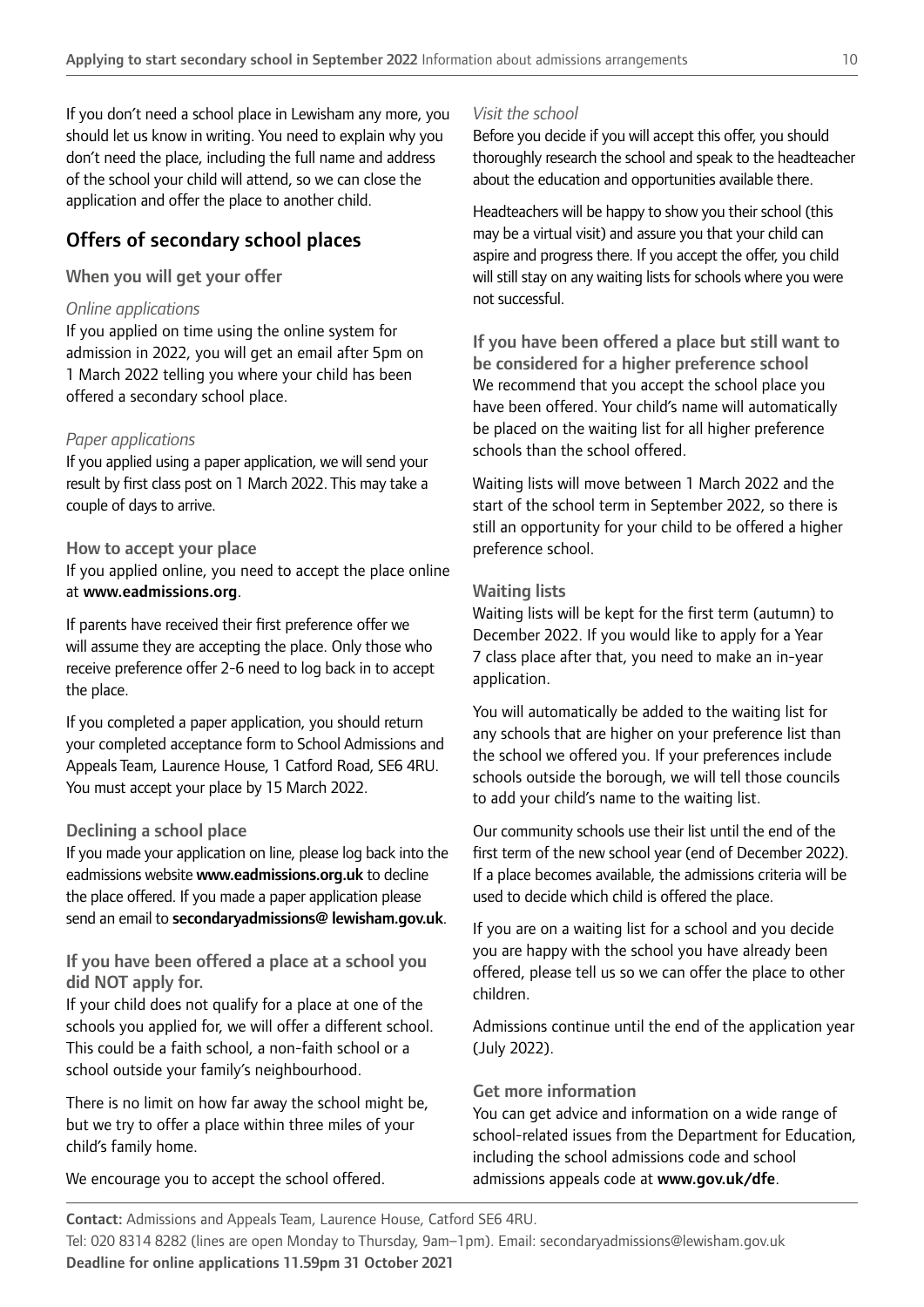## How to appeal a school place

on 020 8314 8577 or email [schooladmissionappeals@](mailto:schooladmissionappeals%40lewisham.gov.uk?subject=) See below for information on how to appeal a school place. To get advice on the appeals process for community schools in the borough, call the independent appeals clerk, [lewisham.gov.uk](mailto:schooladmissionappeals%40lewisham.gov.uk?subject=).

## Appeals

You can appeal against the decision to not offer your child a place at a school you applied for.

## How to appeal

For community schools only Conisborough College Deptford Green School Forest Hill School Sydenham School.

You can appeal online at [www.lewisham.gov.uk/](http://www.lewisham.gov.uk/appealssecondary) [appealssecondary](http://www.lewisham.gov.uk/appealssecondary). You will need to log into our website first.

If you don't have an account, you need to register. The form usually takes about 20 minutes to complete, depending on the nature of your appeal. If you can't use the online form, you can request a hard copy by calling 020 8314 8577.

For own admissions authority schools You should contact the school directly to appeal for a place if your child has been refused admission to: Addey and Stanhope School Bonus Pastor Catholic College Haberdashers Askes Hatcham College Haberdashers Askes Knights Academy Prendergast Ladywell School Prendergast School Prendergast Vale St Matthew Academy Sedgehill Academy Trinity CE of Lewisham School

## Before you appeal

Headteachers will be happy to show you their school and assure you that your child can excel there. If you accept the offer, you can still appeal and your child will still stay on the waiting list for your preferred school(s).

For independent advice, you can call ACE Education Advice on 0300 011 5142, Monday to Wednesday, 10am–1pm, or visit [www.ace-ed.org.uk](http://www.ace-ed.org.uk).

## Timetable of appeals

| Date           | Event                                                                 |
|----------------|-----------------------------------------------------------------------|
| 1 March 2022   | You get an offer for secondary<br>transfer for September 2022         |
| 28 March 2022  | Deadline for making an appeal for<br>community schools in the borough |
| June-July 2022 | Appeal hearings for community<br>schools in the borough               |

We encourage you to accept the school offered, because we can't guarantee you will get a place at your preferred school if you appeal

## Children and young people with special educational needs and disabilities

The secondary transfer process is different for children with an education, health and care (EHC) plan.

## Mainstream schools

There are four mainstream secondary schools in the borough that offer specialist resource provision. Each resource has its own admissions criteria based on the primary need. The schools with a specialist resource are:

| <b>Secondary school</b>                    | <b>Primary need</b>                                                                                                                   |
|--------------------------------------------|---------------------------------------------------------------------------------------------------------------------------------------|
| Addey &<br>Stanhope Lexis<br>Resource Base | Specialist resource provision<br>for young people with speech,<br>language and communication<br>difficulties                          |
| Conisborough<br>College                    | Specialist resource provision for<br>autistic spectrum disorder (ASD)                                                                 |
| Deptford Green                             | Specialist resource provision for<br>severe dyslexia with either speech,<br>language and communication<br>difficulties, and/or autism |
| Sedgehill                                  | Specialist resource provision for<br>the deaf                                                                                         |

## Specialist schools

There are four specialist schools (New Woodlands, Brent Knoll, Drumbeat and Greenvale) in the borough, which meet the needs of children and young people with the most profound needs and disabilities.

Contact: Admissions and Appeals Team, Laurence House, Catford SE6 4RU.

Tel: 020 8314 8282 (lines are open Monday to Thursday, 9am–1pm). Email: [secondaryadmissions@lewisham.gov.uk](mailto:secondaryadmissions%40lewisham.gov.uk?subject=) Deadline for online applications 11.59pm 31 October 2021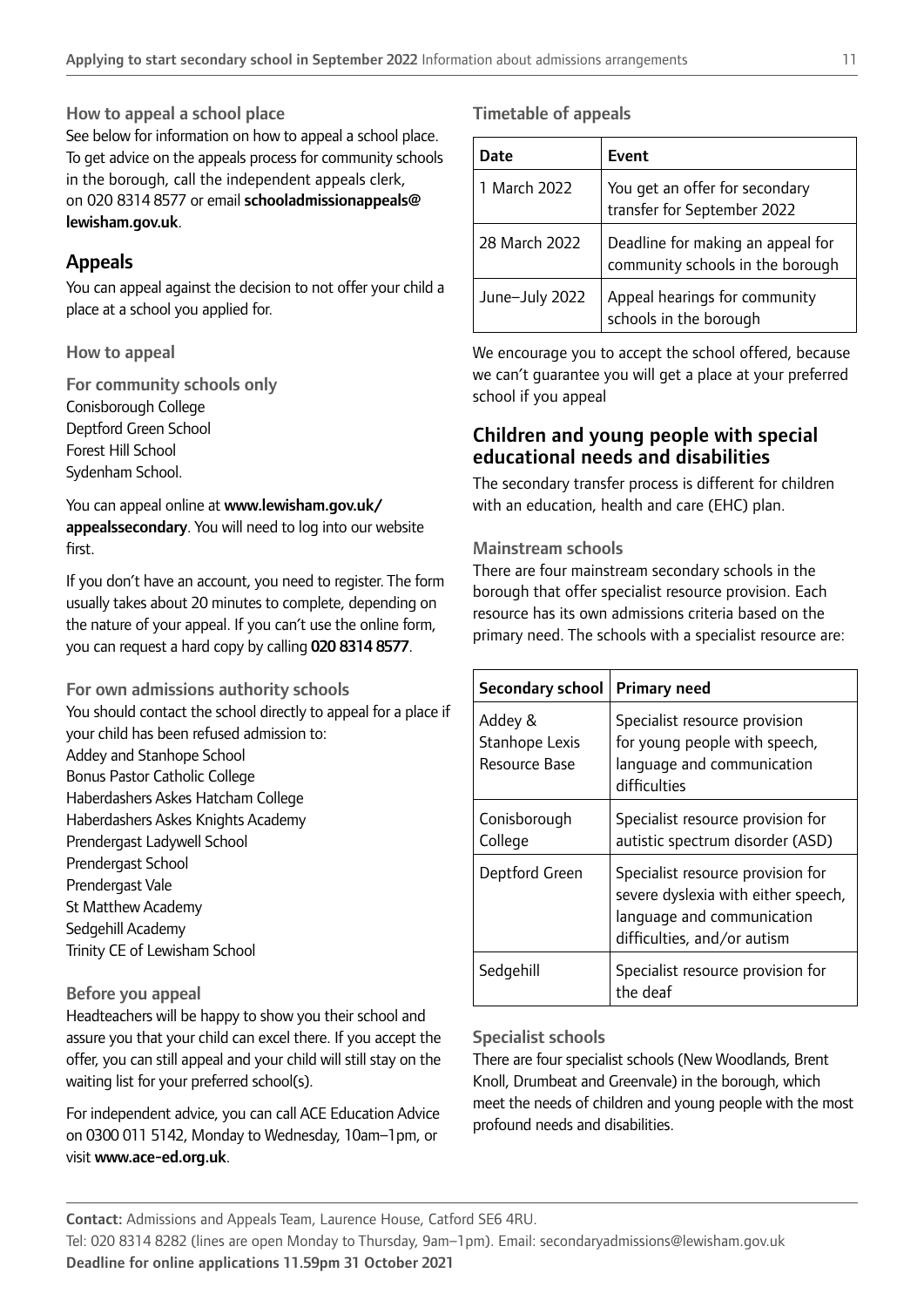For more information about the admissions process for children with SEND, visit [www.lewisham.gov.uk/](http://www.lewisham.gov.uk/senadmission)  [senadmission](http://www.lewisham.gov.uk/senadmission)s, call the Children with Complex Needs Service on 020 3049 1475 or email [sen@lewisham.gov.uk](mailto:sen%40lewisham.gov.uk?subject=).

## Education Pathways in Key Stage 4 (Year 10 and 11)

Children in Year 9 will begin to consider their options in Key Stage 4 including alternative provisions that admit children at the beginning of Year 10. This does not mean that you have to move your child to another school.

Providers that admit pupils in Year 10 are called University Technical Colleges (UTCs), Studio Schools or FE Colleges with 'Direct Recruit' provision.

UTCs are set up by universities and business and specialise in one or two technical subjects. In years 10 and 11 they will offer a similar GCSE curriculum to your child's current school, including English and Maths, as well as their specialist subject. You can find out more at [www.utcolleges.org/utcs](http://www.utcolleges.org/utcs).

Studio schools have employer involvement in the curriculum and focus on developing skills needed for employment, involving personal coaching and work experience. They too will offer a similar curriculum to your child's current school. You can find out more at [www.studioschoolstrust.org](http://www.studioschoolstrust.org).

Local FE Colleges that admit for Direct Recruit include Bromley College and Tower Hamlets College. Contact details for them and others within the London area can be found at [www.lewisham.gov.uk/alternativeprovision](http://www.lewisham.gov.uk/alternativeprovision).

There are no UTCs or Studio Schools in Lewisham but you can view a list of those in the Greater London area which admit pupils into Year 10 at [www.lewisham.gov.uk/14to16](http://www.lewisham.gov.uk/14to16).

The application process is set out on the website for each provider.

Before making a decision to apply for a place at these providers please discuss the options carefully with your child's headteacher or a member of the school's senior leadership team. Alternatively you and your child can seek advice and support from Baseline, a drop-in service located at:

## Baseline

Lewisham Library 199–201 Lewisham High Street SE13 6LG

Tel: 020 8314 7549 Opening hours: Monday to Friday 10am–5pm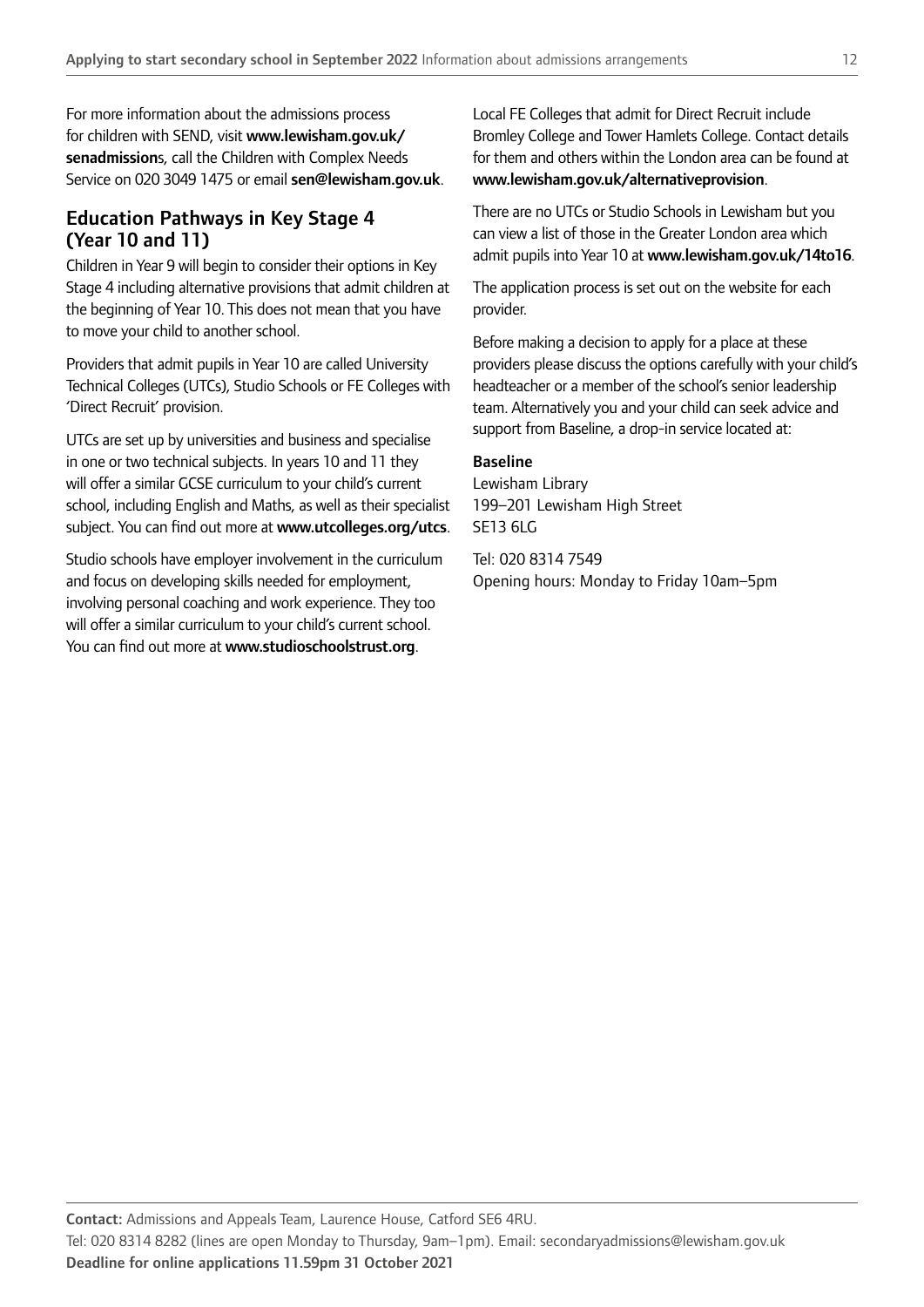## Secondary schools in Lewisham

The fgure for places available refers to the total number of children that will be admitted to Year 7.

## Addey and Stanhope School

Headteacher: Jan Shapiro <www.as.lewisham.sch.uk> 472 New Cross Road SE14 6TJ 020 8305 6100 [info@as.lewisham.sch.uk](mailto:info@as.lewisham.sch.uk) Places available September 2022: 120 Admissions: Voluntary aided school boys and girls aged 11–16 Nearest stations: New Cross, New Cross Gate and Deptford Bridge, Bus routes: 21, 36, 47, 53, 75, 77, 136, 171, 172, 225, 321, 436, 453 DfE number: 209 4600

## Bonus Pastor Catholic College

Headteacher: Jonathan Ronan <www.bonuspastor.co.uk> Winlaton Road BR1 5PZ 020 8695 2100 office@bp.lewisham.sch.uk Places available September 2022: 180 Admissions: Voluntary aided school boys and girls aged 11–16 Nearest stations: Beckenham Hill Bus routes: 54, 136, 181, 208, 320 DfE number: 209 4802

## Conisborough College

Headteacher: Jane Hadlow <www.conisboroughcollege.co.uk> Conisborough Crescent SE6 2SE 020 8461 9600 [info@cc.lewisham.sch.uk](mailto:info@cc.lewisham.sch.uk) Places available September 2022: Places available in resource base: 7 Admissions: Community school boys and girls aged 11–16 Nearest stations: Bellingham Bus routes: 47, 54, 124, 136, 199, 180

208, 320 DfE number: 209 4249

## Deptford Green School Headteacher: Emma Thurston

<www.deptfordgreen.lewisham.sch.uk> Edward Street SE14 6AN 020 8691 3236 [info@deptfordgreen.lewisham.sch.uk](mailto:info@deptfordgreen.lewisham.sch.uk)  Places available September 2022: 180 Admissions: Community school boys and girls aged 11–16 Nearest stations: Deptford, Deptford Bridge, New Cross Gate and New Cross Bus routes: 21, 53, 453, 136, 436, 171, 172, 177, 225 DfE number: 209 4047

## Forest Hill School

Headteacher: Michael Sullivan <www.foresthillschool.co.uk> Dacres Road SE23 2XN 020 8699 9343 [info@foresthillschool.co.uk](mailto:info@foresthillschool.co.uk)  Places available September 2022: 180 Admissions: Community school boys aged 11–16 SFH6 mixed sixth form Nearest stations: Forest Hill, Sydenham Bus routes: 75, 122, 176, 194, 202, 312, 351, 352, 450 DfE number: 209 4289

## Haberdashers' Aske's Hatcham College

Principal: Seema Solina <www.haaf.org.uk> Pepys Road SE14 5SF 020 7652 9510 hreception@haaf.org.uk

Places available September 2022:

208 (minus students from Year 6 of primary phase) Admissions: All-through academy

boys and girls aged 3–18

Nearest stations: Brockley, New Cross and New Cross Gate Bus routes: 36, 53, 171, 225, 321,

343, 453, 484 DfE number: 209 6905

\* Supplementary information form will be required if applying for a music place

## Haberdashers' Aske's Knights Academy

Principal: Dr Tesca Bennett <www.haaf.org.uk> Launcelot Road BR1 5EB 020 8461 9240 kreception@haaf.org.uk Places available September 2022: 208 (minus students from Year 6 of primary phase) Admissions: All-through academy boys and girls aged 3–18 Nearest stations: Grove Park Bus routes: 124, 126, 136, 261, 284,

## 361

## DfE number: 209 6906

\* Supplementary information form will be required if applying for a sports place

Contact: Admissions and Appeals Team, Laurence House, Catford SE6 4RU.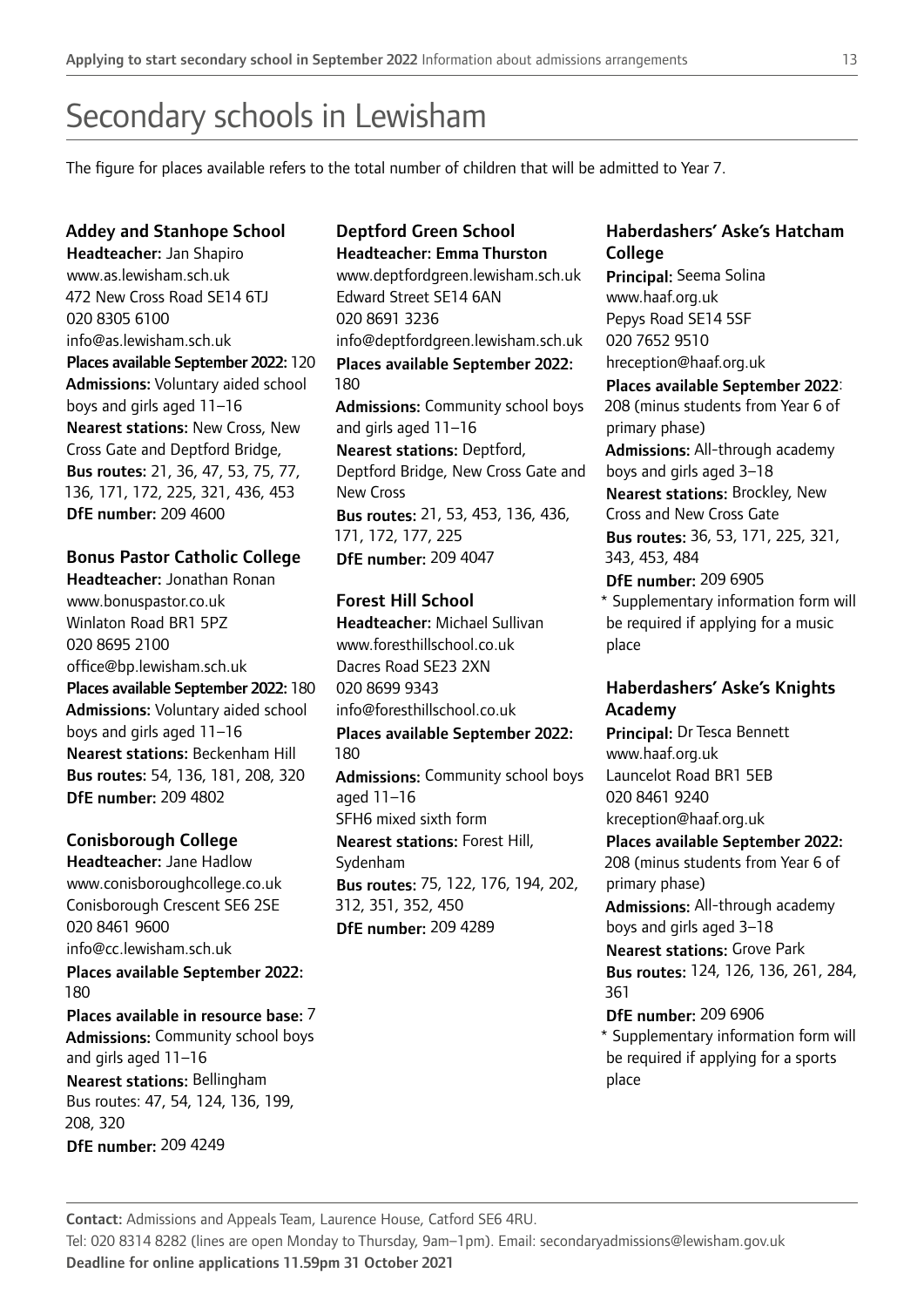Executive Headteacher: Prendergast School Paula Ledger Headteacher: Kelly Lovegrove <www.prendergast-school.com> Adelaide Avenue SE4 1LE 020 8690 3710 [admin@prendergast-school.com](mailto:admin@prendergast-school.com) Places available September 2022: 116 Admissions: Voluntary aided school girls aged 11–18 Nearest stations: Ladywell, Crofton Park and Brockley Bus routes: 122, 284, 484, P4 DfE number: 209 4646 \* Supplementary information form will be required if applying for a music place

## Prendergast Ladywell School

Executive Headteacher: Paula Ledger Headteacher: Niall Hand

<www.prendergast-ladywell.com> Manwood Road SE4 1SA 020 8690 1114 [admin@prendergast-ladywell.com](mailto:admin@prendergast-ladywell.com) 

Places available September 2022: 180 Admissions: All-through foundation school

Nearest stations: Crofton Park, Catford and Catford Bridge Bus routes: 185, 284, 54, 122, 75, 136, 181 DfE number: 209 4323

## Prendergast Vale School

Executive Headteacher: Paula Ledger Headteacher: Duncan Kamya <www.prendergast-vale.com> Elmira Street SE13 7BN 020 8297 3540 [admin@prendergast-vale.com](mailto:admin@prendergast-vale.com) 

Places available September 2022: 120 (minus students from Y6 of the primary phase) Admissions: All through foundation school boys and girls aged 3-16 Nearest station Lewisham

Bus routes: 21,47,136,225,321,436, DfE number: 209 5201

Sedgehill Academy Head of School: Clare Cassidy <www.sedgehill-lewisham.co.uk> Sedgehill Road SE6 3QW 020 8698 8911 info@sedgehillacademy.org.uk Places available September 2022: 180 (including admission to the Hearing Impaired Unit) Admissions: community boys and girls aged 11-18 Nearest station: Beckenham Hill Bus routes: 54, 136, 138, 181, 208, 320

DfE number: 209 4267

St Matthew Academy Executive Headteacher: Mr S Cefai Head of School: Miranda Baldwin <www.stmatthewacademy.co.uk> St Joseph's Vale SE3 0XX 020 8853 6250 [info@stmatthewacademy.co.uk](mailto:info@stmatthewacademy.co.uk)  Places available September 2022: 180 (minus students from Year 6 of primary phase) Admissions: Catholic all-through academy boys and girls aged 3–16 Nearest stations: Blackheath Bus routes: 54, 89, 108, 202, 261, 321 DfE number: 209 6907

\* Supplementary information form will be required if applying for a faith place

## Sydenham School Headteacher: Gloria Lowe <www.sydenham.lewisham.uk> Dartmouth Road SE26 4RD 020 8699 6731 [info@sydenham.lewisham.sch.uk](mailto:info@sydenham.lewisham.sch.uk)  Places available September 2022: 240 Admissions: Community school girls aged 11–16 SFH6 mixed sixth form Nearest stations: Forest Hill or Sydenham Bus routes: 122, 171, 176, 185, 312 DfE number: 209 4204

Contact: Admissions and Appeals Team, Laurence House, Catford SE6 4RU. Tel: 020 8314 8282 (lines are open Monday to Thursday, 9am–1pm). Email: [secondaryadmissions@lewisham.gov.uk](mailto:secondaryadmissions%40lewisham.gov.uk?subject=) Deadline for online applications 11.59pm 31 October 2021

## Trinity Church of England School, Lewisham Executive Headmaster: David Lucas <www.trinitylewisham.org> Taunton Road SE12 8PD

020 8852 3191

[admin@trinity.lewisham.sch.uk](mailto:admin@trinity.lewisham.sch.uk)

Places available September 2022: 120

Admissions: Voluntary aided all through school boys and girls aged 3–16 (Years R to Y4 only)

Nearest stations: Hither Green and Lee Bus routes: 122, 178, 202, 261, 273, 321 DfE number: 209 4636

\* supplementary information form will be required if applying for a faith place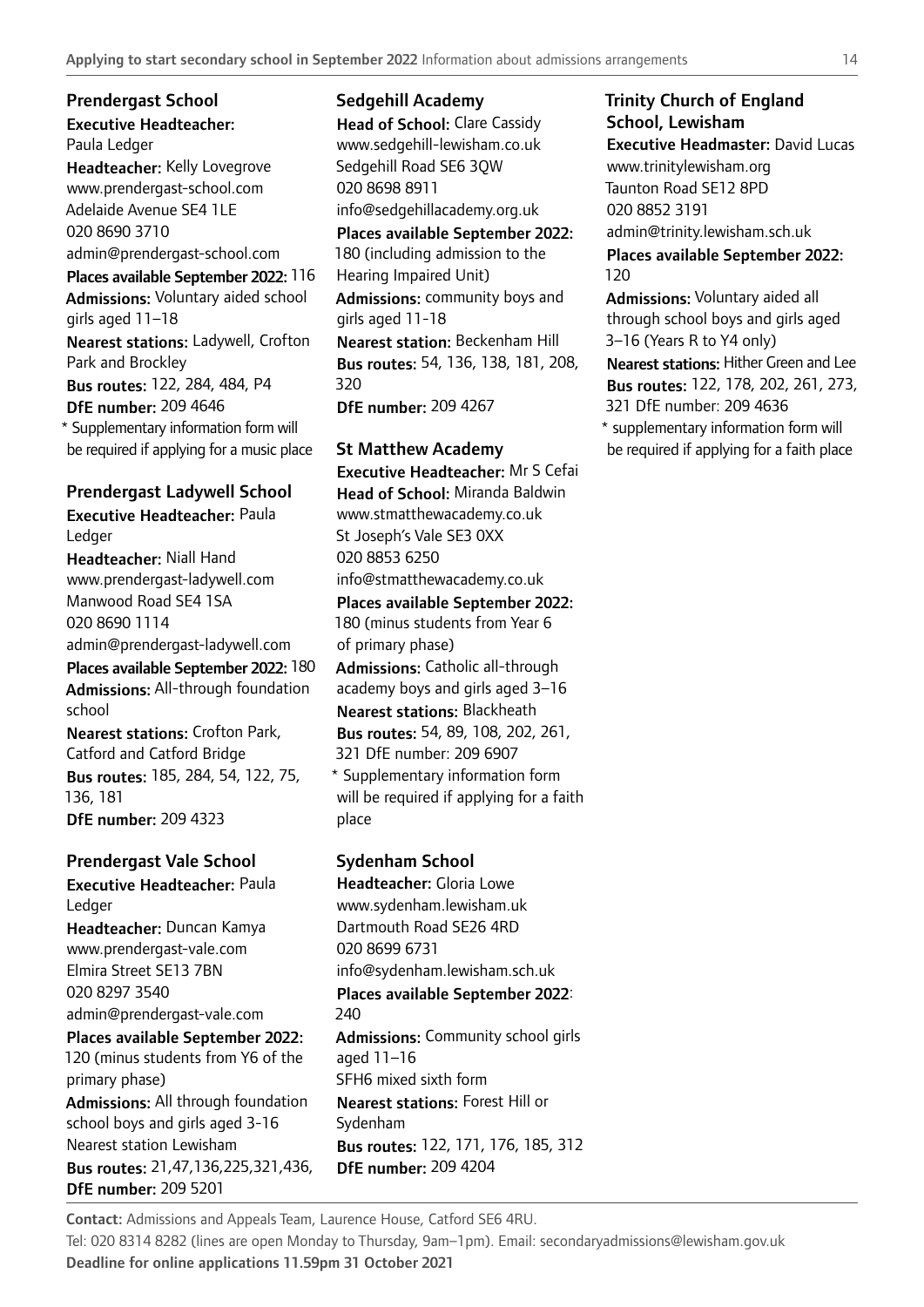## Useful contacts

Lewisham School Admissions Team Tel: 020 8314 8282 Monday to Thursday, 9am–1pm

School Benefts Team (free school meals) Tel: 020 8314 6221 Monday and Tuesday only, 10am–12noon

Attendance and Welfare Service Tel: 020 8314 6272 Monday to Friday, 9am–4pm

Children With Complex Needs Kaleidoscope, Rushey Green, Catford SE6 4JD Tel: 020 7138 1100 Monday to Friday, 8.30am–5pm

Advisory Centre for Education (ACE) <www.ace-ed.org.uk>

Department for Education <www.gov.uk/education>

Southwark Diocesan Board of Education (Church of England) Tel: 020 7234 9200 <www.southwark.anglican.org/education>

Education Commission, Catholic Diocese of Southwark Tel: 01689 829331 <www.educationcommission.org.uk>

Independent Schools Council Helpline Tel: 020 7766 7070

Local Government Ombudsman Tel: 0300 061 0614 <www.lgo.org.uk>

Office of the Schools Adjudicator Mowden Hall, Staindrop Road, Darlington DL3 9BG Tel: 01325 735303

#### Schools in other boroughs

If you live in the Lewisham borough and you want to apply for schools in other areas, you must apply online at [www.eadmissions.org](http://www.eadmissions.org). As your local council, we will coordinate your application. For information about schools in other boroughs, contact the school directly or the local council.

#### Bexley School Admissions Tel: 020 8303 7777

<www.bexley.gov.uk>

Bromley School Admissions Tel: 020 8313 4044 <www.bromley.gov.uk>

Croydon School Admissions Tel: 020 8726 6400 <www.croydon.gov.uk>

Greenwich School Admissions Tel: 020 8921 8043 <www.royalgreenwich.gov.uk>

Lambeth School Admissions Tel: 020 7926 9503 <www.lambeth.gov.uk>

Southwark School Admissions Tel: 020 7525 5337 <www.southwark.gov.uk>